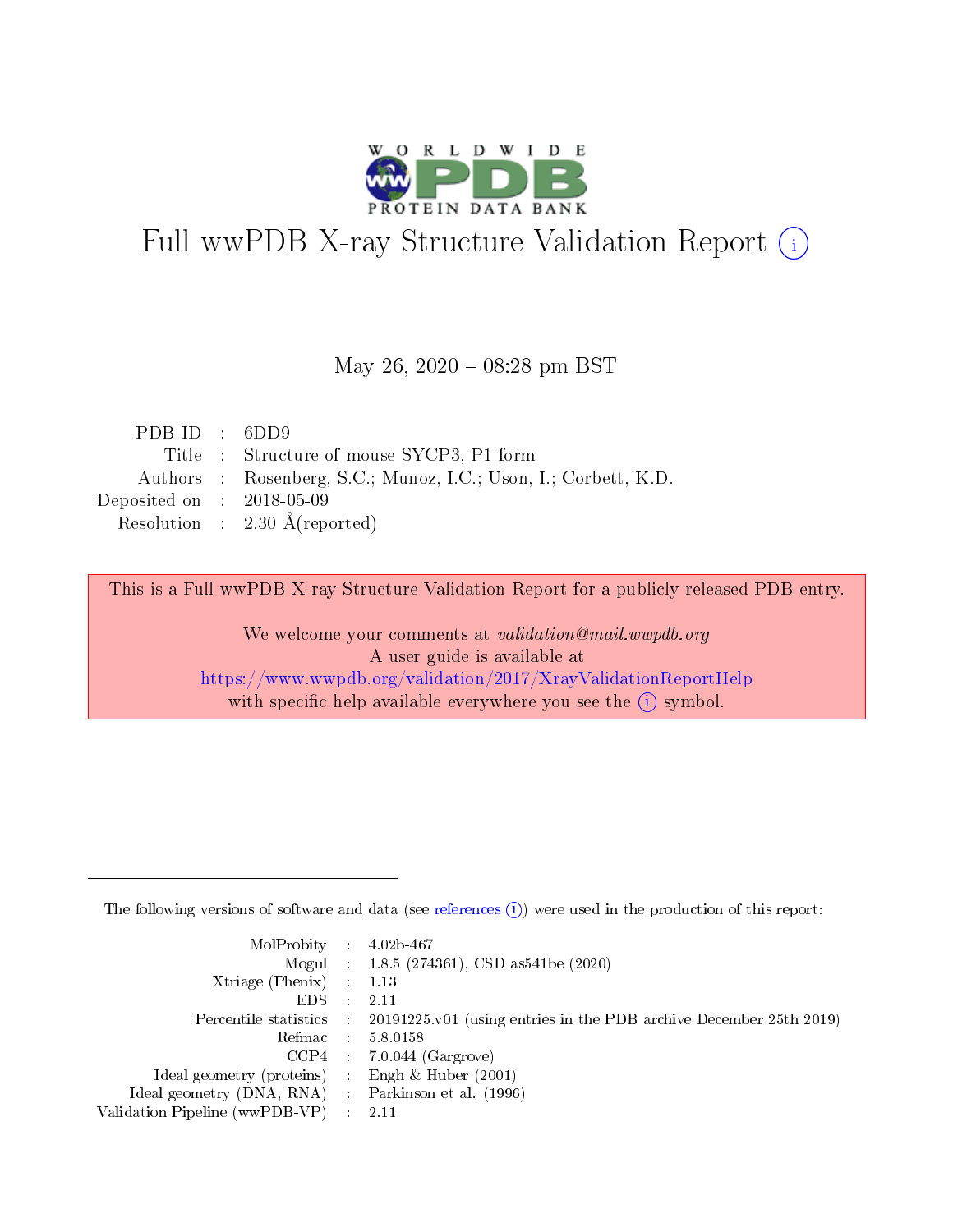# 1 [O](https://www.wwpdb.org/validation/2017/XrayValidationReportHelp#overall_quality)verall quality at a glance  $(i)$

The following experimental techniques were used to determine the structure: X-RAY DIFFRACTION

The reported resolution of this entry is 2.30 Å.

Percentile scores (ranging between 0-100) for global validation metrics of the entry are shown in the following graphic. The table shows the number of entries on which the scores are based.



| Metric                | Whole archive<br>$(\#\text{Entries})$ | Similar resolution<br>$(\#\text{Entries}, \text{resolution range}(\text{\AA})\)$ |
|-----------------------|---------------------------------------|----------------------------------------------------------------------------------|
| $R_{free}$            | 130704                                | $5042$ $(2.30-2.30)$                                                             |
| Clashscore            | 141614                                | $5643$ $(2.30-2.30)$                                                             |
| Ramachandran outliers | 138981                                | $5575(2.30-2.30)$                                                                |
| Sidechain outliers    | 138945                                | $5575(2.30-2.30)$                                                                |
| RSRZ outliers         | 127900                                | $4938(2.30-2.30)$                                                                |

The table below summarises the geometric issues observed across the polymeric chains and their fit to the electron density. The red, orange, yellow and green segments on the lower bar indicate the fraction of residues that contain outliers for  $>=3, 2, 1$  and 0 types of geometric quality criteria respectively. A grey segment represents the fraction of residues that are not modelled. The numeric value for each fraction is indicated below the corresponding segment, with a dot representing fractions  $\epsilon=5\%$  The upper red bar (where present) indicates the fraction of residues that have poor fit to the electron density. The numeric value is given above the bar.

| Mol | Chain  | $\vert$ Length | Quality of chain |                         |
|-----|--------|----------------|------------------|-------------------------|
|     |        |                | 8%               |                         |
|     | А      | 144            | 59%              | 28%<br>11%<br>٠         |
|     |        |                | 9%               |                         |
|     | Β      | 144            | 60%              | 26%<br>12%              |
|     |        |                | 13%              |                         |
|     | $\cap$ | 144            | 65%              | 13%<br>19%<br>$\bullet$ |
|     |        |                | 15%              |                         |
|     | D      | 144            | 60%              | 22%<br>16%              |

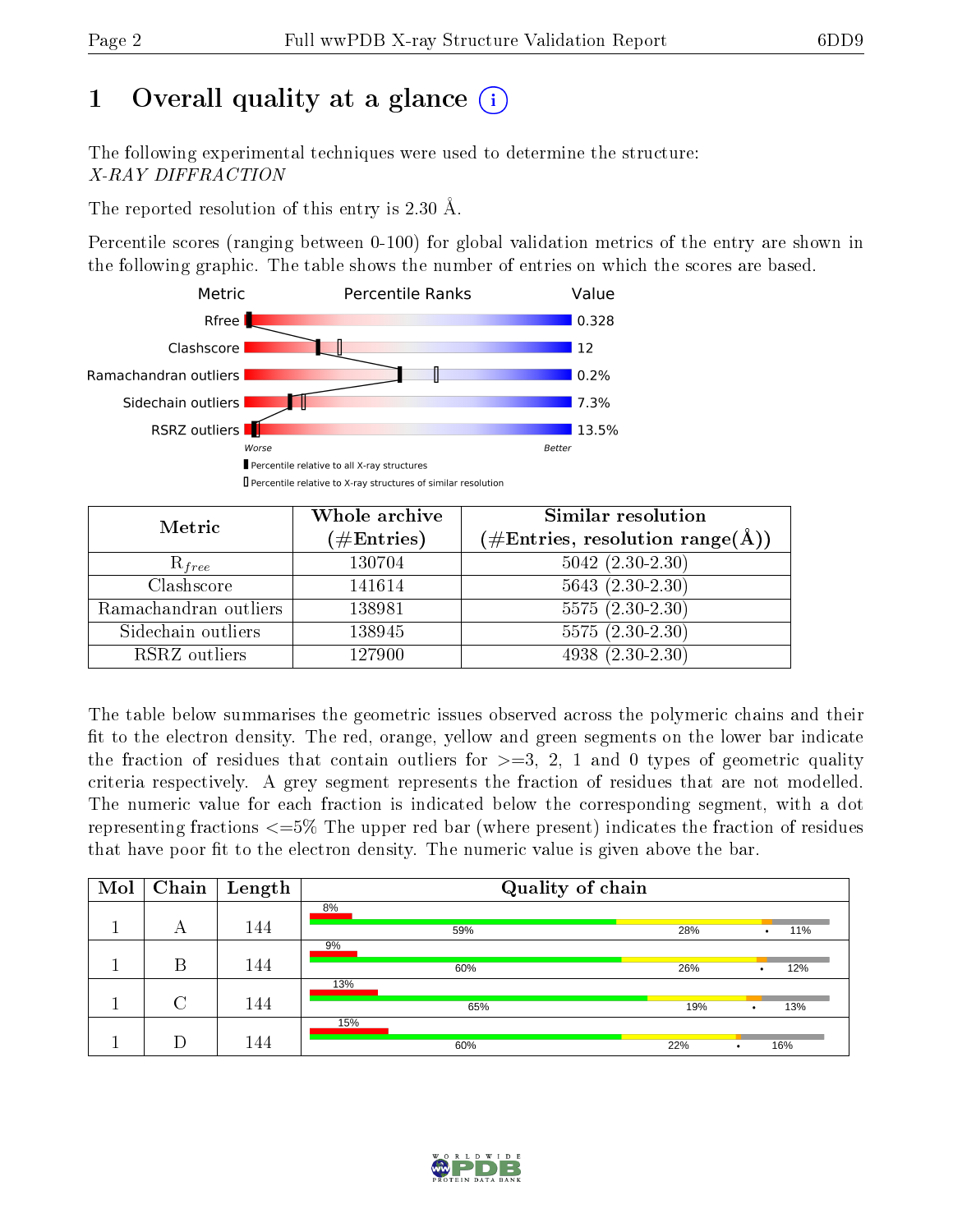# 2 Entry composition (i)

There are 2 unique types of molecules in this entry. The entry contains 4119 atoms, of which 0 are hydrogens and 0 are deuteriums.

In the tables below, the ZeroOcc column contains the number of atoms modelled with zero occupancy, the AltConf column contains the number of residues with at least one atom in alternate conformation and the Trace column contains the number of residues modelled with at most 2 atoms.

| Mol | Chain  | Residues |                |     | Atoms |                    |    |                | $ZeroOcc \mid AltConf \mid$ | $\operatorname{Trace}$ |
|-----|--------|----------|----------------|-----|-------|--------------------|----|----------------|-----------------------------|------------------------|
|     |        | 128      | Total          | C   | N     | $\left( \ \right)$ | Se | 0              |                             |                        |
|     |        |          | 1059           | 662 | 185   | 206                | 6  |                |                             |                        |
|     | В      | 127      | Total          | C   | Ν     | $\circ$            | Se | 0              |                             |                        |
|     |        |          | 1052           | 660 | 184   | 203                | 5  |                |                             |                        |
|     | $\Box$ | 121      | Total          | C   | Ν     | $\left( \right)$   | Se |                |                             |                        |
|     |        |          | 972            | 607 | 173   | 188                | 4  | 0              |                             |                        |
|     | C      |          | $\text{Total}$ | C   | Ν     | $\left( \ \right)$ | Se | $\overline{0}$ |                             |                        |
|     |        | 125      | 1026           | 649 | 179   | 192                | 6  |                |                             |                        |

Molecule 1 is a protein called Synaptonemal complex protein 3.

• Molecule 2 is water.

| Mol | Chain   Residues | Atoms   | $ZeroOcc$   AltConf |
|-----|------------------|---------|---------------------|
| 2   |                  | Total O |                     |
| റ   |                  | Total O |                     |
|     |                  | Total O |                     |

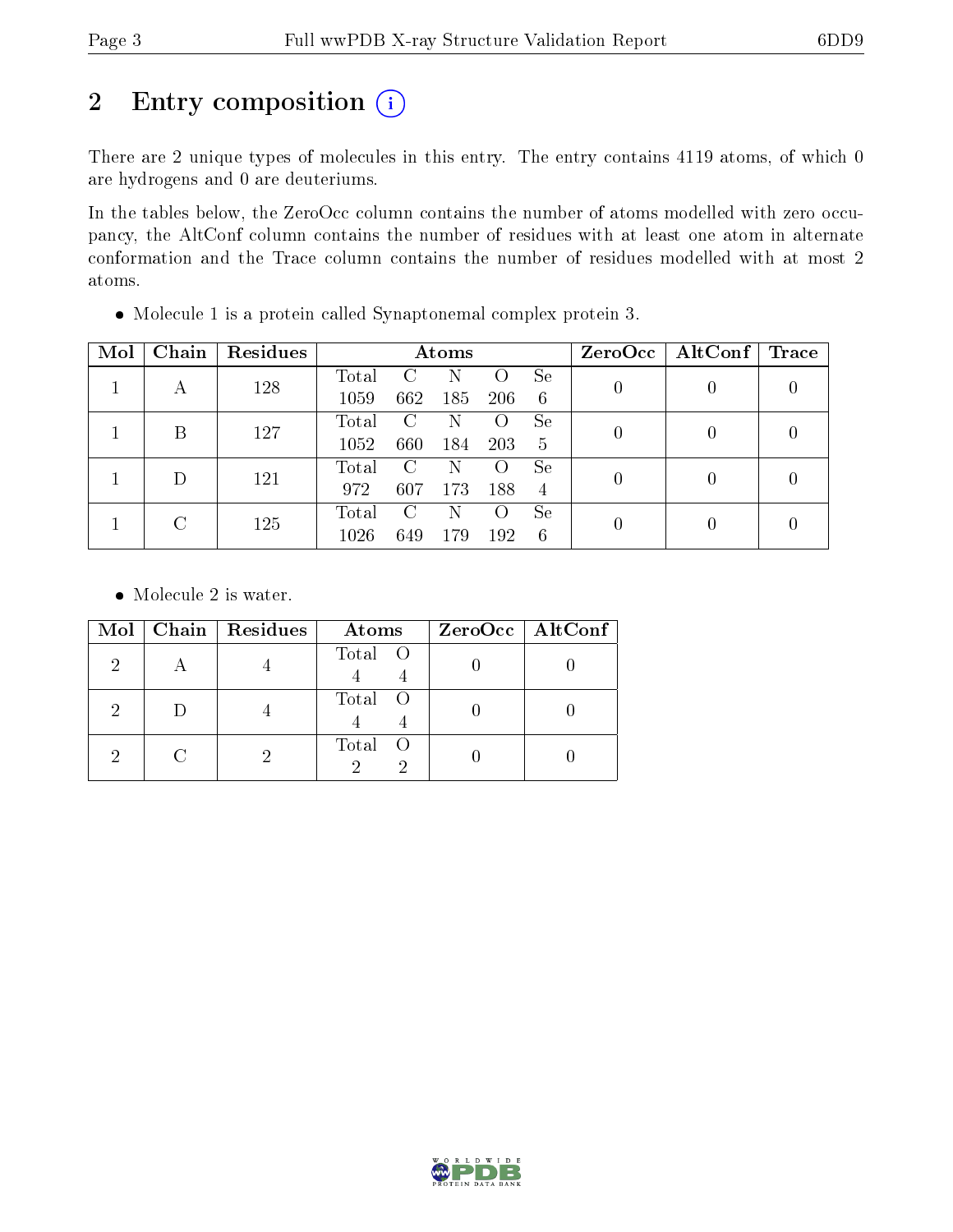# 3 Residue-property plots  $(i)$

These plots are drawn for all protein, RNA and DNA chains in the entry. The first graphic for a chain summarises the proportions of the various outlier classes displayed in the second graphic. The second graphic shows the sequence view annotated by issues in geometry and electron density. Residues are color-coded according to the number of geometric quality criteria for which they contain at least one outlier: green  $= 0$ , yellow  $= 1$ , orange  $= 2$  and red  $= 3$  or more. A red dot above a residue indicates a poor fit to the electron density (RSRZ  $> 2$ ). Stretches of 2 or more consecutive residues without any outlier are shown as a green connector. Residues present in the sample, but not in the model, are shown in grey.



• Molecule 1: Synaptonemal complex protein 3

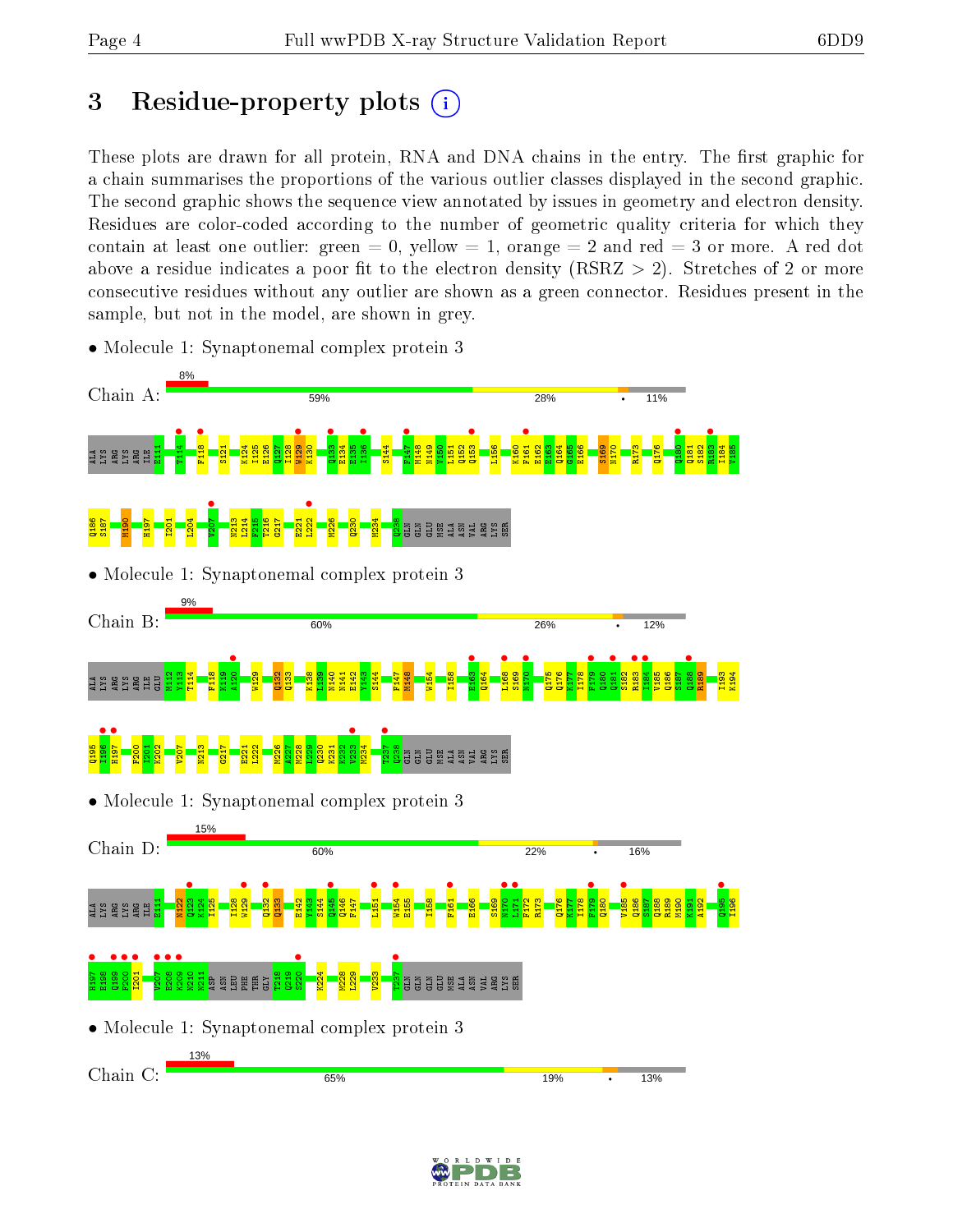

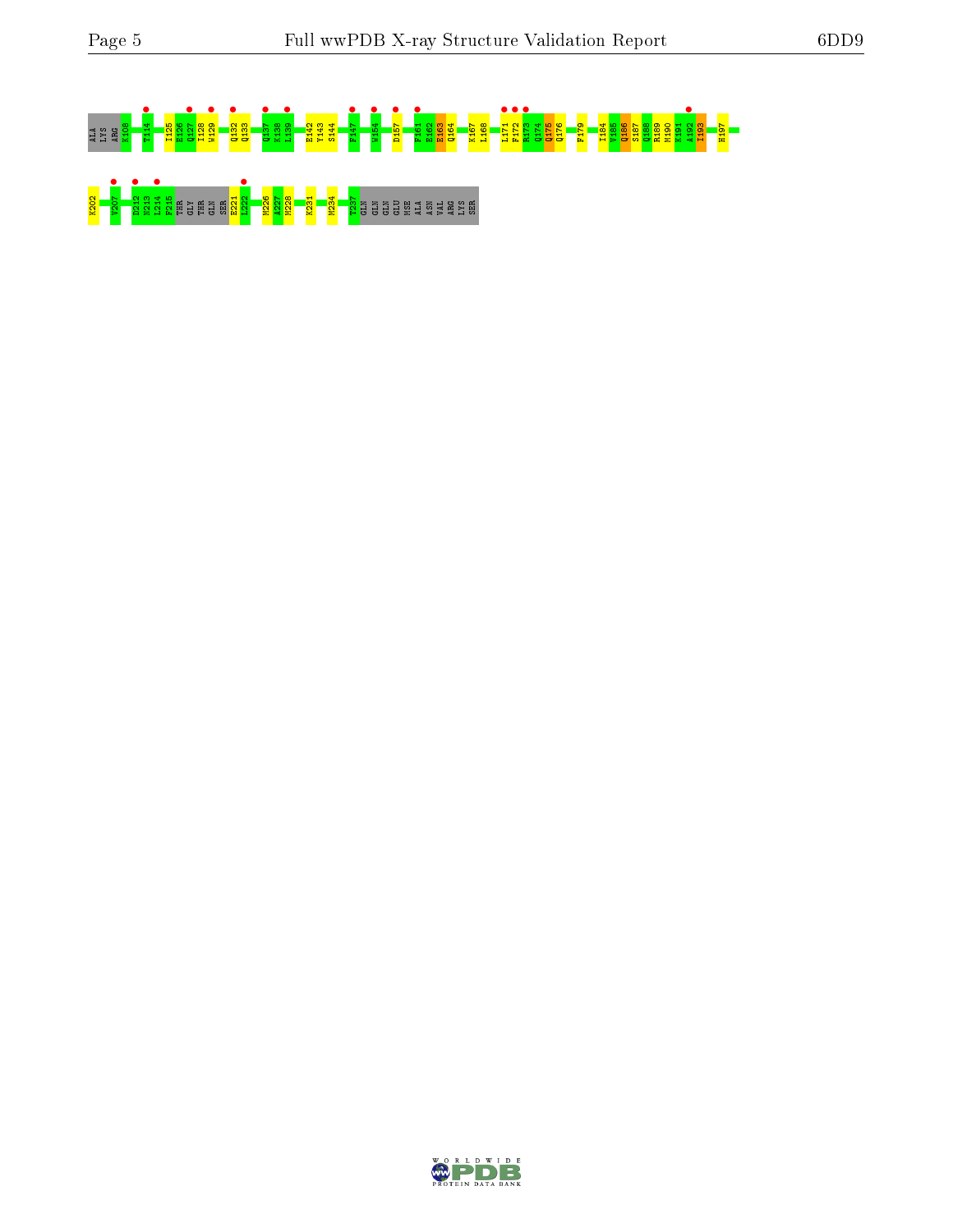# 4 Data and refinement statistics  $(i)$

| Property                                                         | Value                                             | Source     |
|------------------------------------------------------------------|---------------------------------------------------|------------|
| Space group                                                      | $\overline{P_1}$                                  | Depositor  |
| Cell constants                                                   | 45.87Å 52.27Å 75.59Å                              | Depositor  |
| a, b, c, $\alpha$ , $\beta$ , $\gamma$                           | $95.17^{\circ}$ $103.70^{\circ}$ $110.54^{\circ}$ |            |
| Resolution $(A)$                                                 | $72.10 - 2.30$                                    | Depositor  |
|                                                                  | 72.10<br>$-2.30$                                  | <b>EDS</b> |
| % Data completeness                                              | $91.5(72.10-2.30)$                                | Depositor  |
| (in resolution range)                                            | $94.0 (72.10 - 2.30)$                             | <b>EDS</b> |
| $R_{merge}$                                                      | (Not available)                                   | Depositor  |
| $\mathrm{R}_{sym}$                                               | (Not available)                                   | Depositor  |
| $\langle I/\sigma(I) \rangle^{-1}$                               | 1.82 (at $2.29\text{\AA}$ )                       | Xtriage    |
| Refinement program                                               | PHENIX (1.13 2998: ???)                           | Depositor  |
|                                                                  | 0.287, 0.331                                      | Depositor  |
| $R, R_{free}$                                                    | 0.328<br>0.283                                    | DCC        |
| $\mathcal{R}_{free}$ test set                                    | $1307$ reflections $(4.99\%)$                     | wwPDB-VP   |
| Wilson B-factor $(A^2)$                                          | 50.2                                              | Xtriage    |
| Anisotropy                                                       | 0.532                                             | Xtriage    |
| Bulk solvent $k_{sol}(\text{e}/\text{A}^3), B_{sol}(\text{A}^2)$ | 0.31, 54.1                                        | <b>EDS</b> |
| L-test for $\mathrm{twinning}^2$                                 | $< L >$ = 0.52, $< L^2 >$ = 0.35                  | Xtriage    |
| Estimated twinning fraction                                      | No twinning to report.                            | Xtriage    |
| $F_o, F_c$ correlation                                           | 0.92                                              | <b>EDS</b> |
| Total number of atoms                                            | 4119                                              | wwPDB-VP   |
| Average B, all atoms $(A^2)$                                     | 76.0                                              | wwPDB-VP   |

Xtriage's analysis on translational NCS is as follows: The largest off-origin peak in the Patterson function is 11.64% of the height of the origin peak. No significant pseudotranslation is detected.

<sup>&</sup>lt;sup>2</sup>Theoretical values of  $\langle |L| \rangle$ ,  $\langle L^2 \rangle$  for acentric reflections are 0.5, 0.333 respectively for untwinned datasets, and 0.375, 0.2 for perfectly twinned datasets.



<span id="page-5-1"></span><span id="page-5-0"></span><sup>1</sup> Intensities estimated from amplitudes.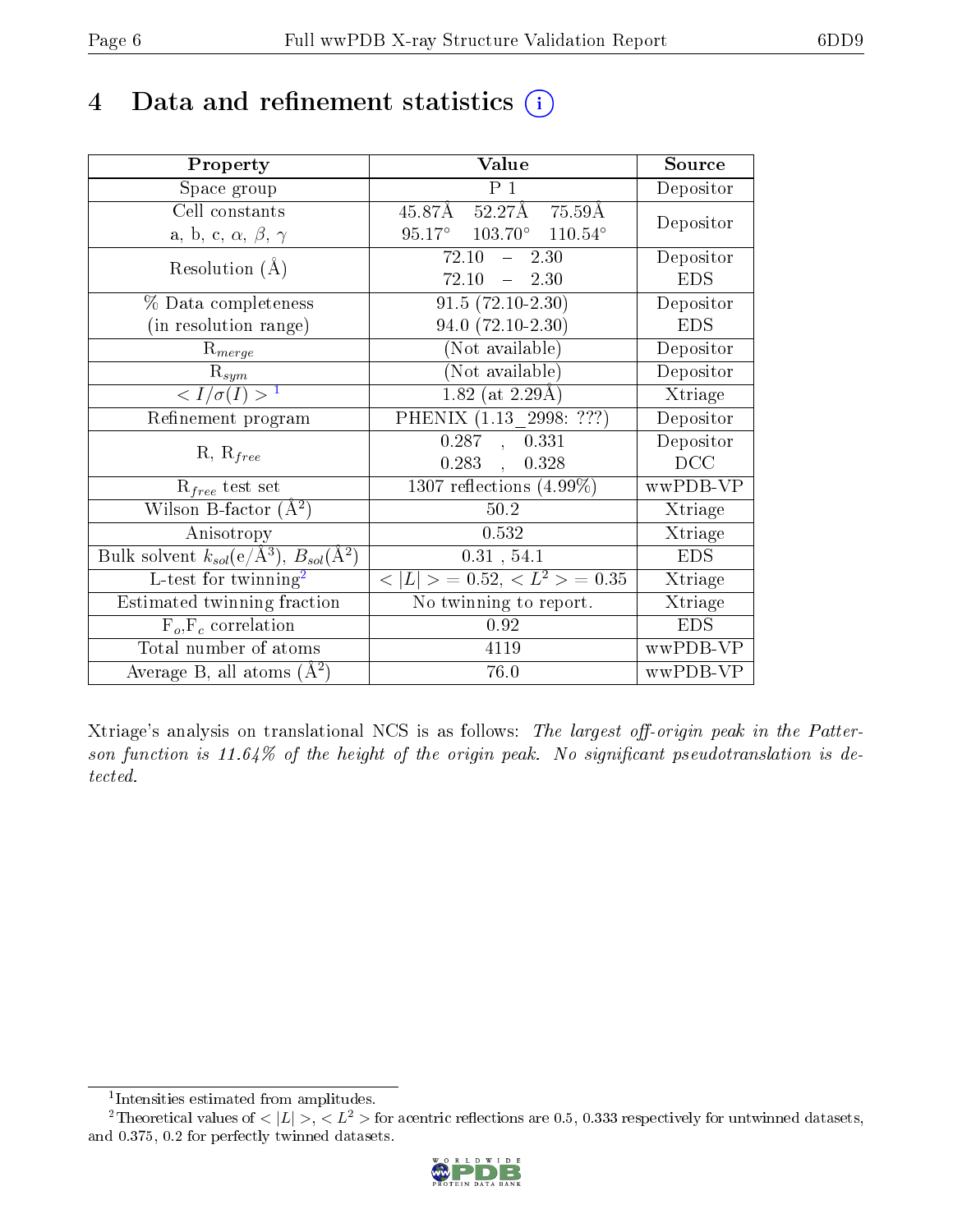# 5 Model quality  $(i)$

## 5.1 Standard geometry  $(i)$

The Z score for a bond length (or angle) is the number of standard deviations the observed value is removed from the expected value. A bond length (or angle) with  $|Z| > 5$  is considered an outlier worth inspection. RMSZ is the root-mean-square of all Z scores of the bond lengths (or angles).

| Mol          | Chain  |      | Bond lengths | Bond angles |             |
|--------------|--------|------|--------------|-------------|-------------|
|              |        | RMSZ | $\# Z  > 5$  | <b>RMSZ</b> | $\ Z\  > 5$ |
| $\Box$       |        | 0.46 | 0/1064       | 0.55        | 0/1408      |
| $\mathbf{1}$ | R      | 0.41 | 0/1059       | 0.50        | 0/1404      |
| $\mathbf{1}$ | $\cap$ | 0.45 | 0/1030       | 0.50        | 0/1360      |
| $\mathbf{1}$ | $\Box$ | 0.44 | 0/975        | 0.51        | /1292       |
| All          | A 11   | 0.44 | 4128         | 0.52        | 5464        |

There are no bond length outliers.

There are no bond angle outliers.

There are no chirality outliers.

There are no planarity outliers.

### 5.2 Too-close contacts  $\overline{a}$

In the following table, the Non-H and H(model) columns list the number of non-hydrogen atoms and hydrogen atoms in the chain respectively. The H(added) column lists the number of hydrogen atoms added and optimized by MolProbity. The Clashes column lists the number of clashes within the asymmetric unit, whereas Symm-Clashes lists symmetry related clashes.

| Mol |     |      | $\boxed{\text{Chain}}$ Non-H $\boxed{\text{H(model)}}$ | H(added) |    | $Clashes$   Symm-Clashes |
|-----|-----|------|--------------------------------------------------------|----------|----|--------------------------|
|     |     | 1059 |                                                        | 1040     | 34 |                          |
|     | Β   | 1052 |                                                        | 1029     | 44 |                          |
|     | C   | 1026 |                                                        | 1010     | 33 |                          |
|     | Ð   | 972  |                                                        | 919      | 40 |                          |
| 6)  | Α   |      |                                                        |          |    |                          |
| ച   |     |      |                                                        |          |    |                          |
| ച   |     |      |                                                        |          |    |                          |
|     | Αll | 4119 |                                                        | 3998     | 94 |                          |

The all-atom clashscore is defined as the number of clashes found per 1000 atoms (including hydrogen atoms). The all-atom clashscore for this structure is 12.

All (94) close contacts within the same asymmetric unit are listed below, sorted by their clash

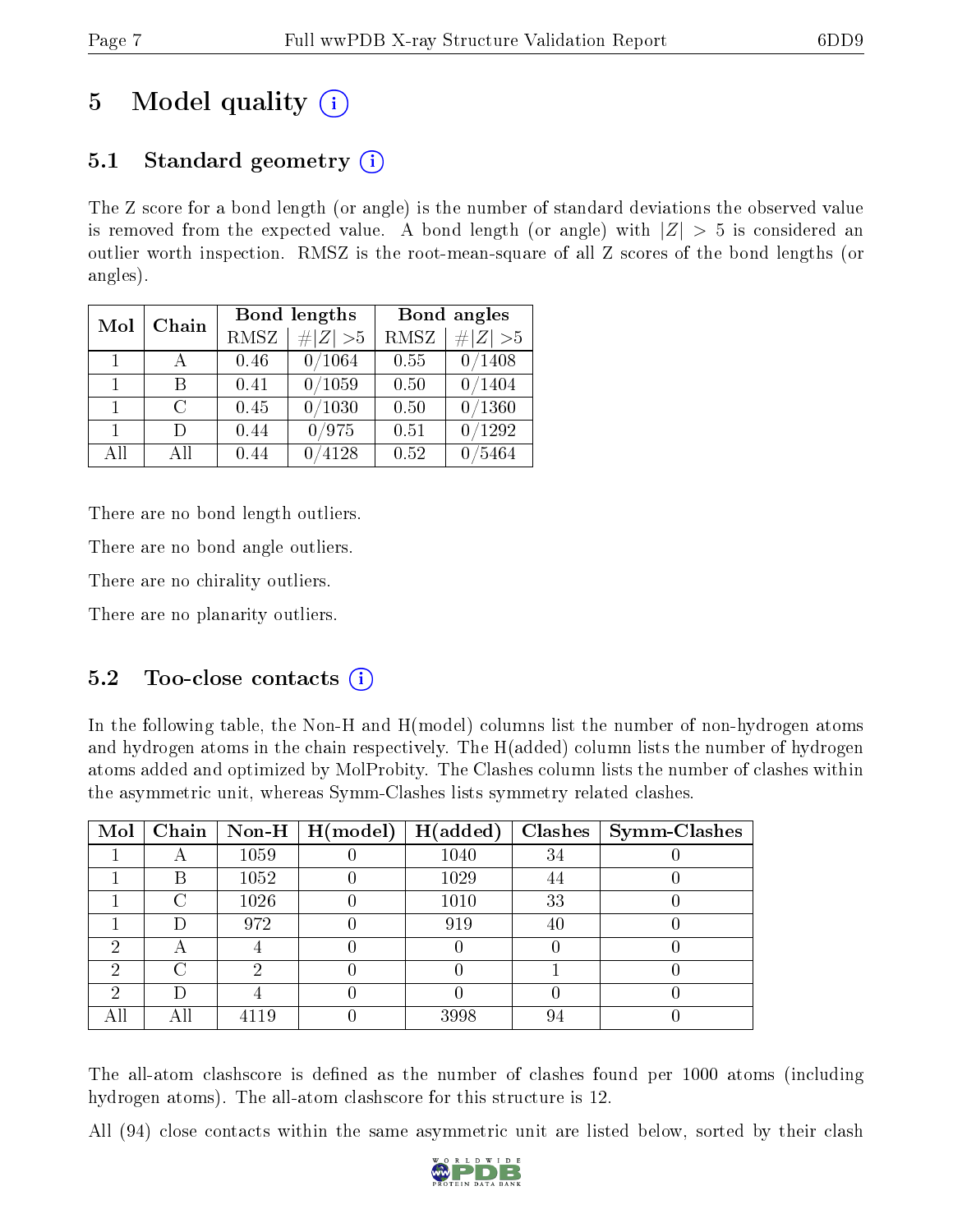magnitude.

|                      |                                  | Interatomic       | Clash           |
|----------------------|----------------------------------|-------------------|-----------------|
| Atom-1               | Atom-2                           | distance $(A)$    | overlap $(\AA)$ |
| 1: A:176: GLN: NE2   | 1:B:169:SER:OG                   | 2.17              | 0.77            |
| 1:B:186:GLN:HE22     | 1: D: 186: GLN: HG2              | 1.52              | 0.75            |
| 1:B:168:LEU:HB2      | 1:C:175:GLN:HE22                 | 1.51              | 0.73            |
| 1: D: 151: LEU: HG   | 1:C:190:MSE:HE2                  | 1.70              | 0.73            |
| 1: A:164: GLN:HB3    | 1:D:178:ILE:HD13                 | 1.72              | 0.70            |
| 1:B:132:GLN:HE21     | 1:B:133:GLN:HE21                 | 1.43              | 0.67            |
| 1:B:164:GLN:HB2      | 1:C:179:PHE:HD1                  | 1.60              | 0.66            |
| 1:B:175:GLN:HG3      | 1:C:168:LEU:HD13                 | 1.78              | 0.66            |
| 1:A:197:HIS:HD2      | 1:B:148:MSE:HE2                  | 1.62              | 0.65            |
| 1:A:124:LYS:HE2      | 1:A:128:ILE:HD11                 | 1.77              | 0.64            |
| 1:B:185:VAL:HG11     | 1:C:157:ASP:OD2                  | 1.97              | 0.63            |
| 1:B:132:GLN:NE2      | 1:B:133:GLN:HE21                 | 1.96              | 0.63            |
| 1:B:186:GLN:NE2      | 1: D: 186: GLN: HG2              | 2.14              | 0.63            |
| 1:D:144:SER:HA       | 1:C:197:HIS:CE1                  | 2.35              | 0.62            |
| 1: D: 155: GLU: HB2  | 1:C:190:MSE:HE1                  | 1.81              | 0.62            |
| 1:B:197:HIS:HD2      | 1: C: 143: TYR: OH               | 1.83              | 0.61            |
| 1: D: 122: ASN: HD21 | 1:C:226:MSE:HG3                  | 1.65              | 0.61            |
| 1:B:168:LEU:HB2      | 1:C:175:GLN:NE2                  | 2.16              | 0.60            |
| 1: A: 153: GLN: OE1  | 1:D:189:ARG:NH1                  | 2.35              | 0.60            |
| 1:D:201:ILE:HD11     | 1:C:144:SER:HB2                  | 1.83              | 0.59            |
| 1: D: 166: GLU: O    | 1: D: 169: SER: OG               | 2.22              | 0.57            |
| 1: D: 169: SER: HB2  | 1:C:176:GLN:HE22                 | 1.68              | 0.57            |
| 1: A: 151: LEU: HD13 | 1:B:194:LYS:HG3                  | 1.85              | 0.57            |
| 1:A:161:PHE:CE2      | 1:D:185:VAL:HG11                 | 2.40              | 0.56            |
| 1: A: 130: LYS: O    | 1: A:134: GLU:HG3                | 2.06              | 0.56            |
| 1: D: 169: SER: CB   | 1:C:176:GLN:HE22                 | 2.19              | 0.55            |
| 1: A:221: GLU:HB3    | 1: D: 128: ILE: HD13             | 1.89              | 0.55            |
| 1:B:133:GLN:NE2      | 1:D:132:GLN:HE22                 | 2.05              | 0.54            |
| 1: B: 158: ILE: HG12 | 1:C:186:GLN:OE1                  | 2.08              | 0.54            |
| 1: D: 185: VAL: HA   | 1:D:188:GLN:HG2                  | 1.90              | 0.54            |
| 1: A: 162: GLU: HB2  | 1:B:183:ARG:NE                   | 2.23              | 0.54            |
| 1:A:204:LEU:HD13     | 1:B:140:ASN:ND2                  | 2.23              | 0.53            |
| 1:A:148:MSE:HE2      | 1:B:197:HIS:ND1                  | 2.23              | 0.53            |
| 1:C:132:GLN:HE21     | 1:C:133:GLN:HG2                  | 1.74              | 0.52            |
| 1:B:129:TRP:HDI      | 1: D: 129: TRP: CD1              | 2.26              | 0.52            |
| 1: A: 125: ILE: HD12 | 1:B:226:MSE:HE2                  | 1.92              | 0.52            |
| 1: A: 222: LEU: CD2  | 1: D: 125: ILE: HG23             | 2.42              | 0.50            |
| 1:B:221:GLU:HB3      | 1:C:128:ILE:HD13                 | 1.93              | 0.50            |
| 1:B:132:GLN:NE2      | 1:D:133:GLN:OE1                  | $2.\overline{43}$ | 0.50            |
| 1: A: 197: HIS: CD2  | 1:B:148:MSE:HE2                  | 2.46              | 0.49            |
| 1:D:224:LYS:O        | $1: D: 228: MSE: H\overline{G2}$ | 2.13              | 0.49            |

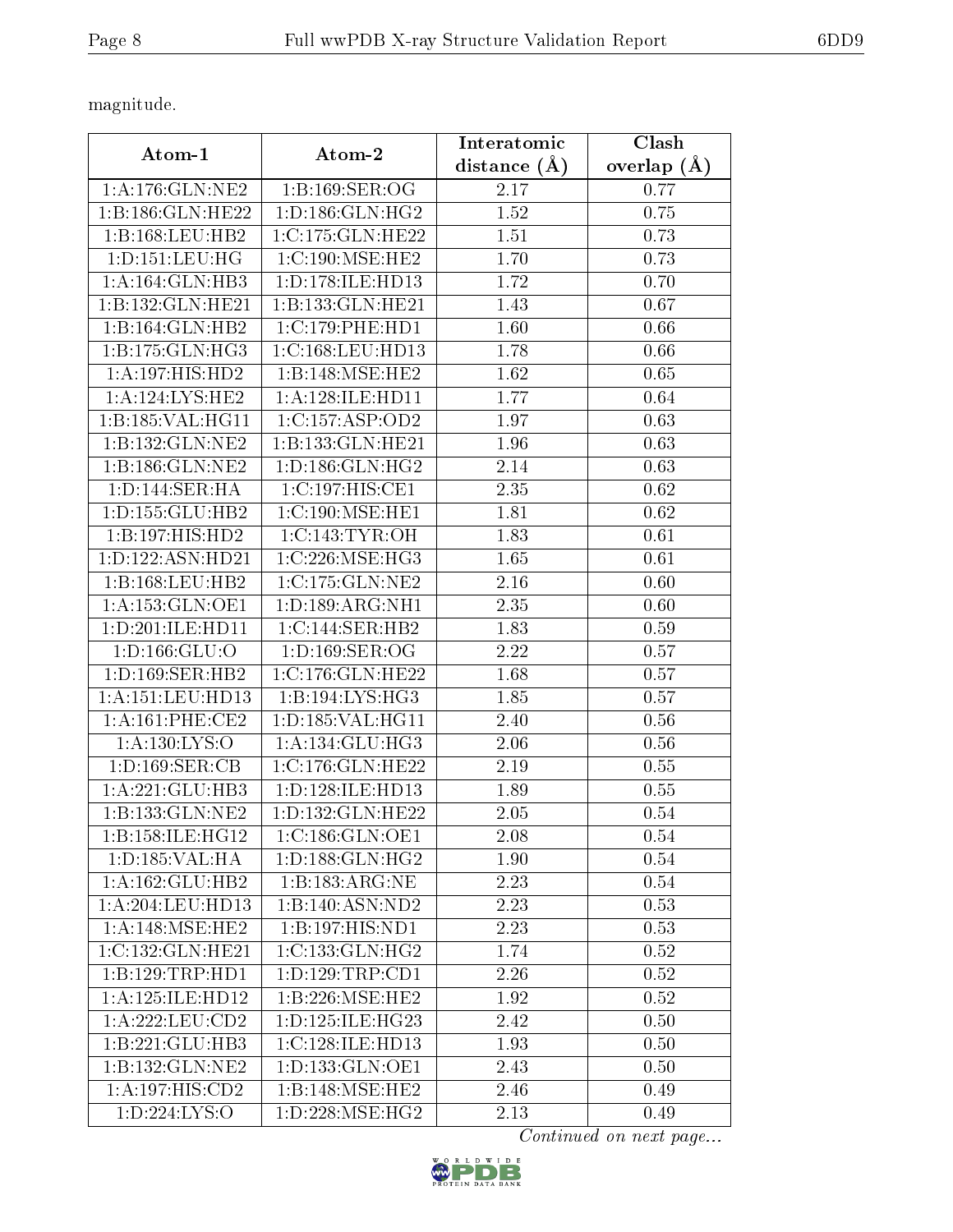| Continuati prom precious page |                                     | Interatomic    | Clash           |
|-------------------------------|-------------------------------------|----------------|-----------------|
| Atom-1                        | Atom-2                              | distance $(A)$ | overlap $(\AA)$ |
| 1:A:170:ASN:HA                | 1:A:173:ARG:HG2                     | 1.94           | 0.49            |
| 1: A:118: PHE:CE1             | 1: D: 229: LEU: HD21                | 2.48           | 0.48            |
| 1: A: 162: GLU: HB2           | 1:B:183:ARG:HE                      | 1.78           | 0.48            |
| 1: D: 188: GLN: HG3           | 1: D: 189: ARG: N                   | 2.29           | 0.48            |
| 1:C:202:LYS:HE3               | 2:C:301:HOH:O                       | 2.12           | 0.48            |
| 1:B:154:TRP:CD1               | 1: B:158: ILE: HG13                 | 2.49           | 0.47            |
| 1: A:201: ILE: HDI1           | 1:B:144:SER:HB2                     | 1.95           | 0.47            |
| 1:B:147:PHE:CE1               | 1: D: 147: PHE: HE1                 | 2.33           | 0.47            |
| 1: A: 121: SER: O             | 1: A: 125: ILE: HG13                | 2.16           | 0.46            |
| 1: A:161:PHE:HE2              | 1: D: 185: VAL: HG11                | 1.81           | 0.46            |
| 1: D: 142: GLU: O             | 1: D: 146: GLN: HG3                 | 2.15           | 0.46            |
| 1:C:167:LYS:O                 | 1:C:171:LEU:HG                      | 2.16           | 0.46            |
| 1:A:222:LEU:HD21              | 1: D: 125: ILE: HG23                | 1.97           | 0.45            |
| 1: D: 176: GLN: O             | 1: D: 180: GLN: HG3                 | 2.16           | 0.45            |
| 1:A:149:ASN:O                 | 1: A: 152: GLN: HG2                 | 2.16           | 0.45            |
| 1:B:178:ILE:HD12              | 1:C:168:LEU:HD11                    | 1.99           | 0.45            |
| 1:B:230:GLN:O                 | 1:B:234:MSE:HG3                     | 2.16           | 0.45            |
| 1:B:202:LYS:HB2               | 1:B:202:LYS:HE2                     | 1.71           | 0.45            |
| 1:B:213:ASN:HB3               | 1:B:217:GLY:N                       | 2.32           | 0.45            |
| 1:A:169:SER:HB2               | 1:B:176:GLN:OE1                     | 2.17           | 0.44            |
| 1:A:182:SER:O                 | 1: A: 186: GLN: HG2                 | 2.17           | 0.44            |
| 1:B:129:TRP:HD1               | 1:D:129:TRP:HD1                     | 1.65           | 0.44            |
| 1:B:138:LYS:HE2               | 1:B:142:GLU:OE1                     | 2.18           | 0.44            |
| 1:C:167:LYS:H                 | 1:C:167:LYS:HG2                     | 1.59           | 0.44            |
| 1: D: 173: ARG: HA            | 1: D: 176: GLN: HG2                 | 1.99           | 0.44            |
| 1:B:222:LEU:HD12              | 1:C:125:ILE:HG12                    | 2.00           | 0.44            |
| 1:B:133:GLN:HE22              | 1:D:133:GLN:HE22                    | 1.64           | 0.44            |
| 1: D: 169: SER: HB2           | $1:C:176:GLN:\overline{\text{NE2}}$ | 2.31           | 0.44            |
| 1:D:172:PHE:CZ                | 1:C:172:PHE:HB2                     | 2.53           | 0.43            |
| 1:A:129:TRP:CZ2               | 1:C:129:TRP:HB2                     | 2.54           | 0.43            |
| 1:C:163:GLU:HG3               | 1:C:164:GLN:N                       | 2.33           | 0.43            |
| 1:A:230:GLN:HE21              | 1:B:118:PHE:HB2                     | 1.83           | 0.43            |
| 1: A:234: MSE:SE              | 1:B:114:THR:HG21                    | 2.69           | 0.43            |
| 1:D:201:ILE:HD11              | 1:C:144:SER:CB                      | 2.48           | 0.43            |
| 1:B:189:ARG:HD2               | 1:B:189:ARG:HA                      | 1.89           | 0.42            |
| 1: C: 163: GLU:O              | 1:C:167:LYS:HG2                     | 2.18           | 0.42            |
| 1:A:124:LYS:O                 | 1: A:128: ILE: HG12                 | 2.20           | 0.42            |
| 1:A:213:ASN:HD22              | 1:A:216:THR:H                       | 1.66           | 0.42            |
| 1: D: 144: SER: HA            | 1:C:197:HIS:HE1                     | 1.81           | 0.42            |
| 1:A:190:MSE:SE                | 1: D: 154: TRP: HH2                 | 2.52           | 0.42            |
| 1: D: 172: PHE: CE2           | 1:C:172:PHE:CG                      | 3.08           | 0.42            |

Continued from previous page.

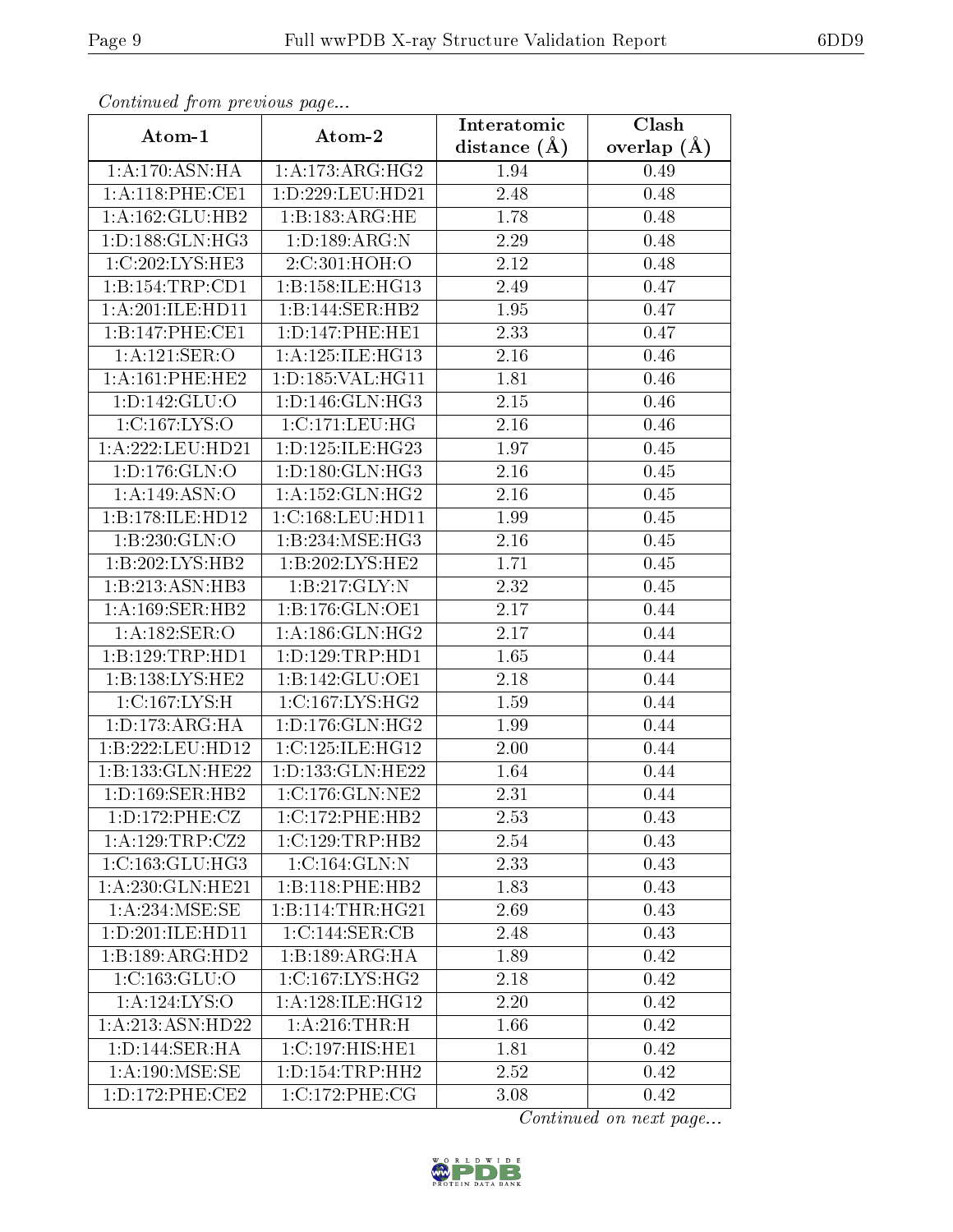| Atom-1             | $\boldsymbol{\mathrm{Atom}\text{-}2}$ | Interatomic<br>distance $(A)$ | Clash<br>overlap $(A)$ |
|--------------------|---------------------------------------|-------------------------------|------------------------|
| 1:B:133:GLN:CD     | 1: D: 132: GLN: HE22                  | 2.23                          | 0.42                   |
| 1:B:200:PHE:HB2    | 1:C:143:TYR:CD1                       | 2.55                          | 0.41                   |
| 1:B:129:TRP:CD1    | 1:D:129:TRP:HD1                       | 2.39                          | 0.41                   |
| 1:B:175:GLN:CG     | 1:C:168:LEU:HD13                      | 2.50                          | 0.41                   |
| 1:A:156:LEU:HB3    | 1: A: 160: LYS: HE2                   | 2.02                          | 0.41                   |
| 1: D: 133: GLN: HA | 1: D: 133: GLN: NE2                   | 2.36                          | 0.41                   |
| 1: A:222:LEU:O     | 1: A:226: MSE:HG2                     | 2.20                          | 0.40                   |
| 1: B: 228: MSE:O   | 1:B:231:LYS:HG2                       | 2.20                          | 0.40                   |
| 1:A:181:GLN:HA     | 1: A: 184: ILE: HG22                  | 2.03                          | 0.40                   |
| 1:C:189:ARG:O      | 1:C:193:ILE:HG23                      | 2.21                          | 0.40                   |
| 1:C:231:LYS:HB2    | 1:C:231:LYS:HE3                       | 1.88                          | 0.40                   |
| 1: D: 192: ALA: O  | 1: D: 196: ILE: HG13                  | 2.20                          | 0.40                   |

Continued from previous page...

There are no symmetry-related clashes.

#### 5.3 Torsion angles (i)

#### 5.3.1 Protein backbone (i)

In the following table, the Percentiles column shows the percent Ramachandran outliers of the chain as a percentile score with respect to all X-ray entries followed by that with respect to entries of similar resolution.

The Analysed column shows the number of residues for which the backbone conformation was analysed, and the total number of residues.

| Mol | Chain   | Analysed        | Favoured    | Allowed  | Outliers         | Percentiles   |             |
|-----|---------|-----------------|-------------|----------|------------------|---------------|-------------|
|     | А       | $126/144(88\%)$ | $125(99\%)$ |          | $1(1\%)$         | 19            | 23          |
|     | B       | 125/144(87%)    | $124(99\%)$ | $1(1\%)$ | $\theta$         | $ 100\rangle$ | $\vert$ 100 |
|     | $\rm C$ | $121/144(84\%)$ | $120(99\%)$ | $1(1\%)$ | $\left( \right)$ | <b>100</b>    | 100         |
|     | D       | $117/144(81\%)$ | $116(99\%)$ | $1(1\%)$ | $\theta$         | 100           | $100 \mid$  |
| All | All     | 489/576(85%)    | 485 (99%)   | $3(1\%)$ | $1(0\%)$         | 47            | 58          |

All (1) Ramachandran outliers are listed below:

| Mol | Chain | ${\rm Res}$ | vpe |
|-----|-------|-------------|-----|
|     |       |             |     |

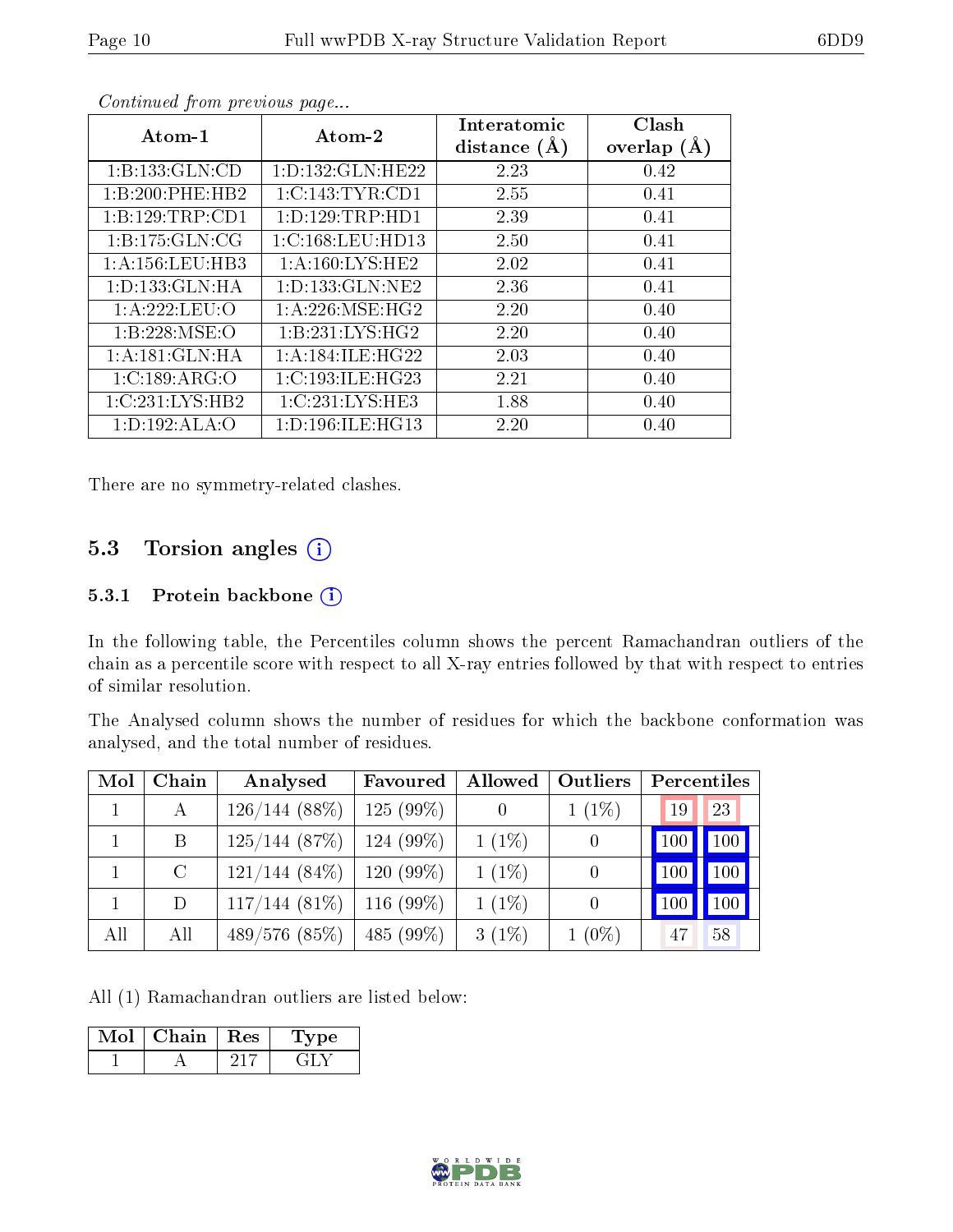#### 5.3.2 Protein sidechains (i)

In the following table, the Percentiles column shows the percent sidechain outliers of the chain as a percentile score with respect to all X-ray entries followed by that with respect to entries of similar resolution.

The Analysed column shows the number of residues for which the sidechain conformation was analysed, and the total number of residues.

| Mol | Chain   | Analysed        | Rotameric    | Outliers  | Percentiles |
|-----|---------|-----------------|--------------|-----------|-------------|
|     | A       | $116/128$ (91%) | $108(93\%)$  | 8(7%)     | 20<br>15    |
|     | B       | $114/128$ (89%) | $106(93\%)$  | 8(7%)     | 19<br>15    |
|     | $\rm C$ | $108/128(84\%)$ | 98 (91\%)    | $10(9\%)$ | 10<br>9     |
|     | D       | $100/128$ (78%) | 94 $(94\%)$  | 6 $(6%)$  | 26<br>19    |
| All | All     | $438/512(86\%)$ | 406 $(93\%)$ | 32(7%)    | 18<br>14    |

All (32) residues with a non-rotameric sidechain are listed below:

| Mol            | Chain                   | $\operatorname{Res}% \left( \mathcal{N}\right) \equiv\operatorname{Res}(\mathcal{N}_{0})\cap\mathcal{N}_{1}$ | Type                    |
|----------------|-------------------------|--------------------------------------------------------------------------------------------------------------|-------------------------|
| $\overline{1}$ | $\boldsymbol{A}$        | 126                                                                                                          | GLU                     |
| $\overline{1}$ | $\overline{\rm A}$      | 129                                                                                                          | <b>TRP</b>              |
| $\overline{1}$ | $\overline{\rm A}$      | 144                                                                                                          | <b>SER</b>              |
| $\overline{1}$ | $\overline{A}$          | 166                                                                                                          | $\overline{\text{GLU}}$ |
| $\overline{1}$ | $\overline{\rm A}$      | 169                                                                                                          | $\overline{\text{SER}}$ |
| $\overline{1}$ | $\overline{\rm A}$      | 187                                                                                                          | <b>SER</b>              |
| $\overline{1}$ | $\overline{\rm A}$      | 190                                                                                                          | $\overline{\rm MSE}$    |
| $\overline{1}$ | $\overline{A}$          | 214                                                                                                          | LEU                     |
| $\overline{1}$ | $\overline{\mathrm{B}}$ | 132                                                                                                          | <b>GLN</b>              |
| $\overline{1}$ | $\overline{\mathrm{B}}$ | 141                                                                                                          | <b>ASN</b>              |
| $\overline{1}$ | $\overline{\mathrm{B}}$ | 148                                                                                                          | <b>MSE</b>              |
| $\overline{1}$ | $\overline{\mathrm{B}}$ | 182                                                                                                          | <b>SER</b>              |
| $\mathbf{1}$   | $\boldsymbol{B}$        | 189                                                                                                          | $\rm{ARG}$              |
| $\overline{1}$ | $\overline{\mathrm{B}}$ | 193                                                                                                          | ILE                     |
| $\overline{1}$ | $\overline{\mathbf{B}}$ | $\overline{195}$                                                                                             | GLN                     |
| $\mathbf{1}$   | $\, {\bf B}$            | 207                                                                                                          | $\rm V\overline{AL}$    |
| $\overline{1}$ | $\overline{D}$          | 122                                                                                                          | $\overline{\text{ASN}}$ |
| $\mathbf{1}$   | ${\rm D}$               | 133                                                                                                          | <b>GLN</b>              |
| $\overline{1}$ | $\overline{D}$          | 158                                                                                                          | ILE                     |
| $\overline{1}$ | $\overline{D}$          | 161                                                                                                          | PHE                     |
| $\mathbf{1}$   | $\overline{\rm D}$      | 190                                                                                                          | MSE                     |
| $\overline{1}$ | $\overline{D}$          | 233                                                                                                          | <b>VAL</b>              |
| $\overline{1}$ | $\overline{\text{C}}$   | 142                                                                                                          | $GL\overline{U}$        |
| $\overline{1}$ | $\overline{\text{C}}$   | 163                                                                                                          | GLU                     |

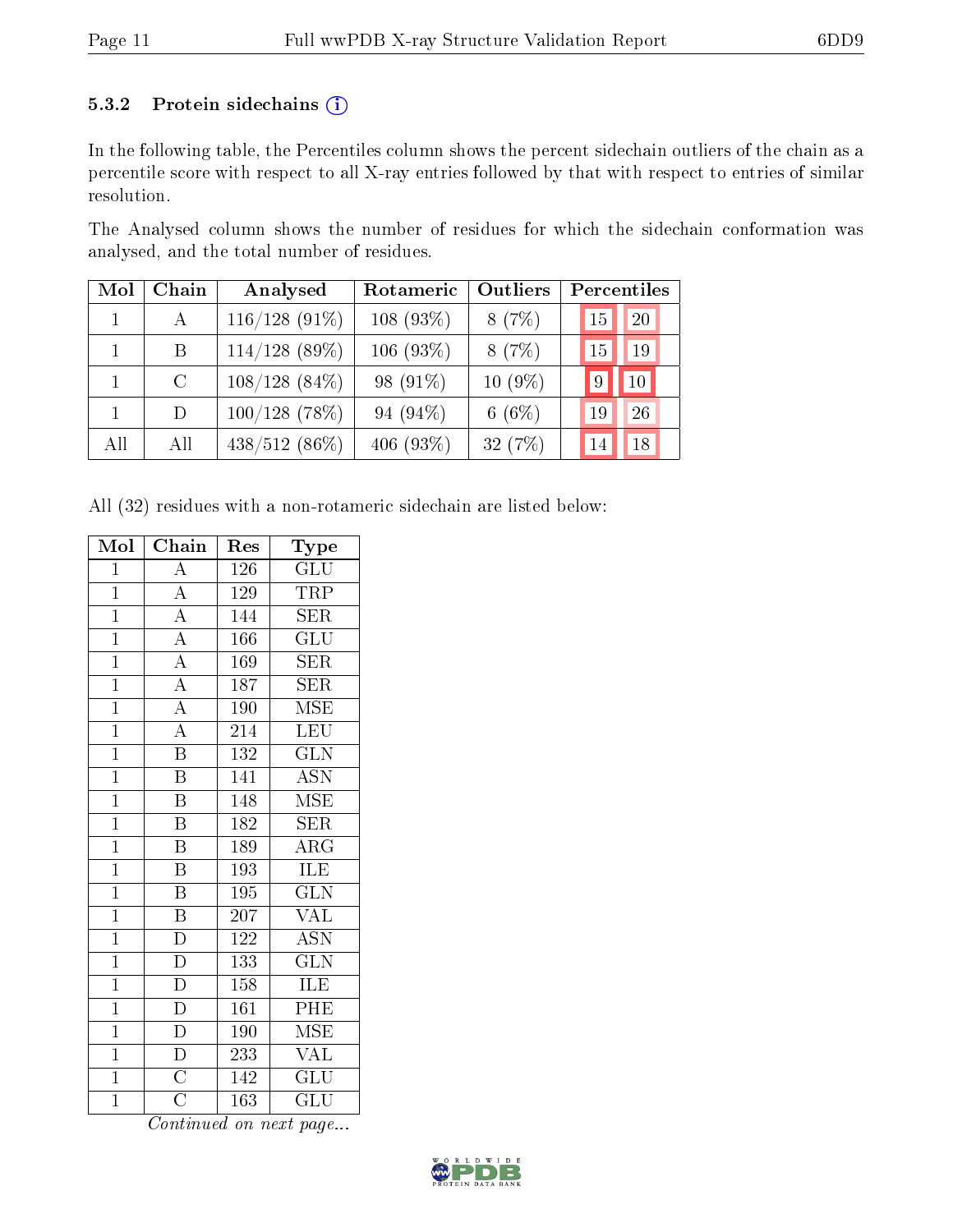|              | оонынаса јют ртоново раде |     |             |  |  |  |  |
|--------------|---------------------------|-----|-------------|--|--|--|--|
| Mol          | Chain                     | Res | <b>Type</b> |  |  |  |  |
| 1            | С                         | 175 | <b>GLN</b>  |  |  |  |  |
| 1            | C                         | 184 | ILE         |  |  |  |  |
| $\mathbf{1}$ | $\overline{C}$            | 186 | <b>GLN</b>  |  |  |  |  |
| $\mathbf{1}$ | C                         | 187 | <b>SER</b>  |  |  |  |  |
| 1            | C                         | 193 | ILE         |  |  |  |  |
| 1            | C                         | 221 | GLU         |  |  |  |  |
| 1            | C                         | 228 | <b>MSE</b>  |  |  |  |  |
| 1            | C                         | 234 | <b>MSE</b>  |  |  |  |  |

Continued from previous page.

Some sidechains can be flipped to improve hydrogen bonding and reduce clashes. All (33) such sidechains are listed below:

| Mol            | Chain                               | Res              | Type                      |
|----------------|-------------------------------------|------------------|---------------------------|
| $\overline{1}$ | $\overline{\rm A}$                  | 127              | $\overline{\text{GLN}}$   |
| $\mathbf{1}$   | $\overline{A}$                      | 176              | <b>GLN</b>                |
| $\overline{1}$ | $\overline{A}$                      | $\overline{213}$ | $\overline{\mathrm{ASN}}$ |
| $\overline{1}$ | $\overline{A}$                      | 230              | $\overline{\text{GLN}}$   |
| $\overline{1}$ | $\overline{\mathrm{B}}$             | 123              | $\overline{\text{GLN}}$   |
| $\overline{1}$ | $\overline{\mathrm{B}}$             | $\overline{132}$ | $\overline{\text{GLN}}$   |
| $\overline{1}$ | $\overline{\mathrm{B}}$             | 133              | $\overline{\text{GLN}}$   |
| $\mathbf{1}$   | $\overline{\mathrm{B}}$             | $\overline{137}$ | $\overline{\text{GLN}}$   |
| $\overline{1}$ | $\overline{\mathrm{B}}$             | 175              | $\overline{\text{GLN}}$   |
| $\overline{1}$ | $\overline{\mathrm{B}}$             | 180              | $\overline{\text{GLN}}$   |
| $\overline{1}$ | $\overline{\mathrm{B}}$             | 186              | $\overline{\text{GLN}}$   |
| $\overline{1}$ | $\overline{\mathrm{B}}$             | 195              | $\overline{\text{GLN}}$   |
| $\overline{1}$ | $\overline{\mathrm{B}}$             | 197              | $\overline{\mathrm{HIS}}$ |
| $\overline{1}$ | $\overline{\mathbf{B}}$             | 211              | <b>ASN</b>                |
| $\overline{1}$ | $\overline{\rm D}$                  | 122              | $\overline{\text{ASN}}$   |
| $\overline{1}$ | $\overline{\rm D}$                  | 133              | $\overline{\text{GLN}}$   |
| $\mathbf{1}$   | $\overline{D}$                      | 145              | <b>GLN</b>                |
| $\overline{1}$ | $\overline{\rm D}$                  | 146              | $\overline{\text{GLN}}$   |
| $\overline{1}$ | $\overline{\rm D}$                  | 152              | $\overline{\text{GLN}}$   |
| $\mathbf{1}$   | $\overline{D}$                      | 153              | $\overline{\text{GLN}}$   |
| $\overline{1}$ | $\overline{\rm D}$                  | 159              | $\overline{\text{GLN}}$   |
| $\overline{1}$ | $\overline{D}$                      | 164              | $\overline{\text{GLN}}$   |
| $\overline{1}$ | $\overline{D}$                      | 174              | $\overline{\text{GLN}}$   |
| $\overline{1}$ | $\overline{\rm D}$                  | 175              | $\overline{\text{GLN}}$   |
| $\overline{1}$ | $\overline{D}$                      | 176              | $\overline{\text{GLN}}$   |
| $\overline{1}$ | $\overline{D}$                      | $\overline{181}$ | $\overline{\text{GLN}}$   |
| $\overline{1}$ | $\overline{C}$                      | 123              | $\overline{\text{GLN}}$   |
| $\overline{1}$ | $\frac{\overline{C}}{\overline{C}}$ | 132              | $\overline{\text{GLN}}$   |
| $\overline{1}$ |                                     | 133              | $\rm G\overline{LN}$      |
| $\overline{1}$ | $\overline{\overline{\rm C}}$       | $\overline{145}$ | $\overline{\text{GLN}}$   |

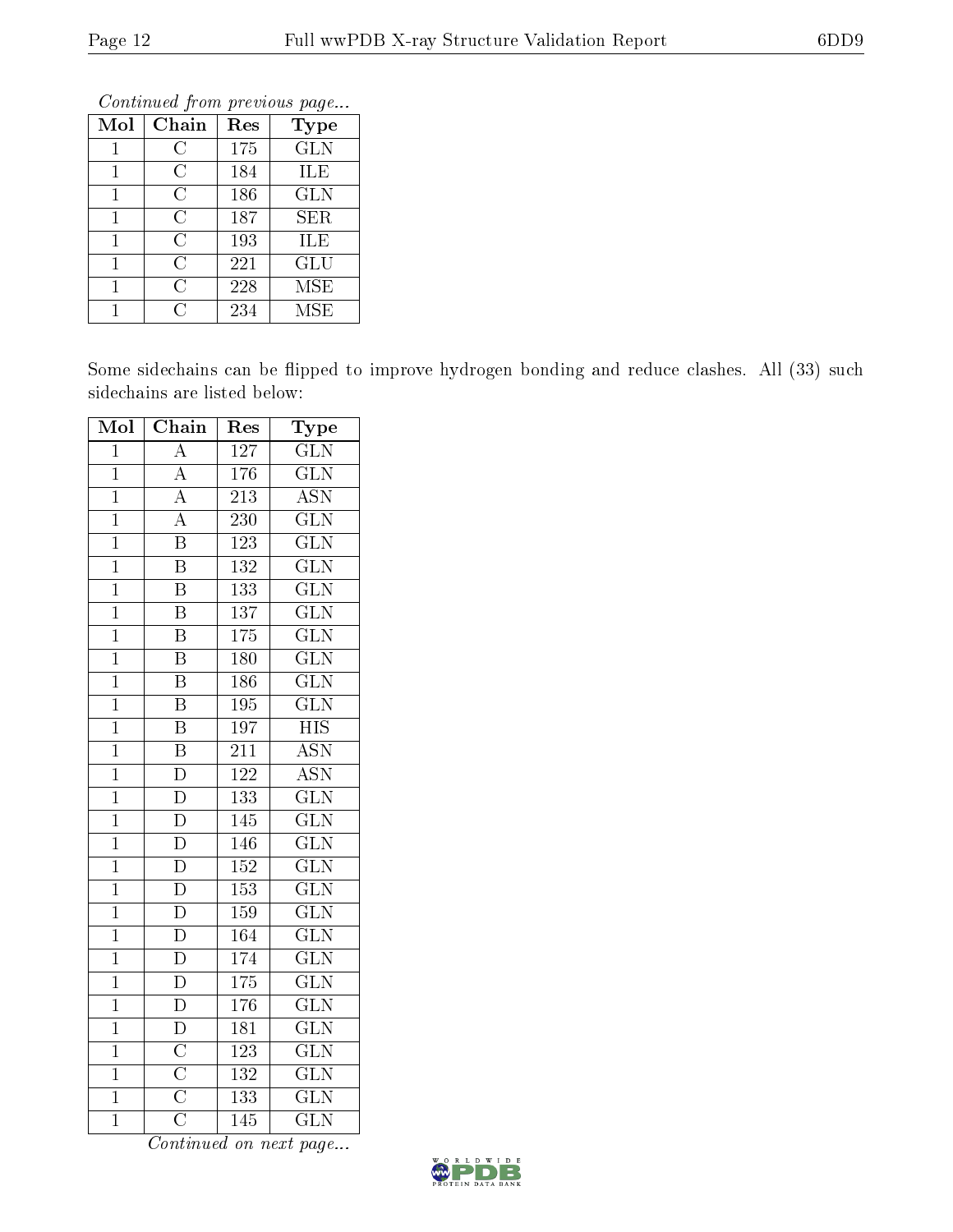Continued from previous page...

| $\operatorname{Mol}$ | Chain | Res | Type   |
|----------------------|-------|-----|--------|
|                      |       | 146 | GL N   |
|                      |       | 159 | GL N   |
|                      |       | 176 | (21. N |

#### 5.3.3 RNA (i)

There are no RNA molecules in this entry.

#### 5.4 Non-standard residues in protein, DNA, RNA chains (i)

There are no non-standard protein/DNA/RNA residues in this entry.

#### 5.5 Carbohydrates (i)

There are no carbohydrates in this entry.

### 5.6 Ligand geometry (i)

There are no ligands in this entry.

#### 5.7 [O](https://www.wwpdb.org/validation/2017/XrayValidationReportHelp#nonstandard_residues_and_ligands)ther polymers (i)

There are no such residues in this entry.

### 5.8 Polymer linkage issues (i)

There are no chain breaks in this entry.

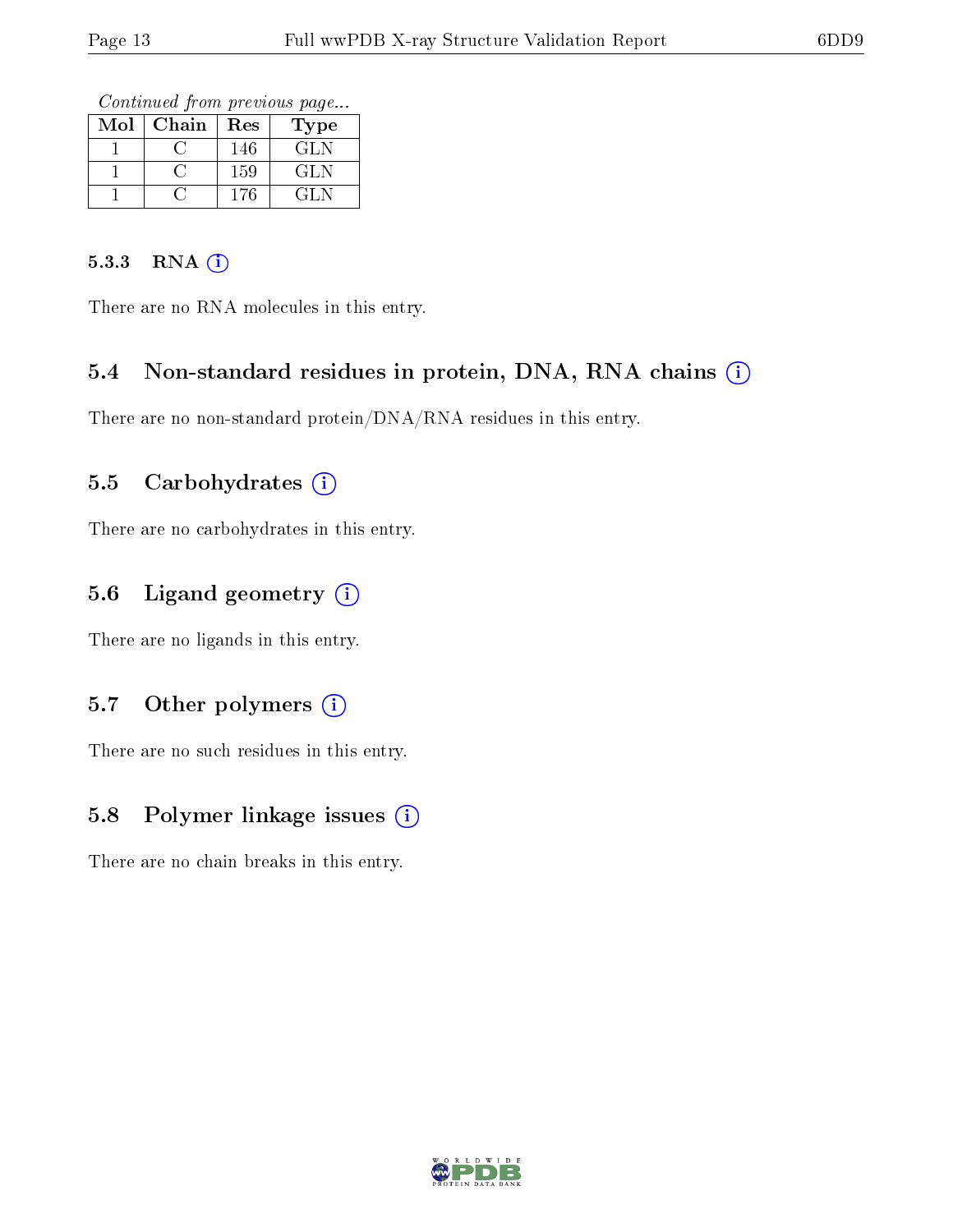# 6 Fit of model and data  $(i)$

## 6.1 Protein, DNA and RNA chains  $(i)$

In the following table, the column labelled  $#RSRZ> 2'$  contains the number (and percentage) of RSRZ outliers, followed by percent RSRZ outliers for the chain as percentile scores relative to all X-ray entries and entries of similar resolution. The OWAB column contains the minimum, median,  $95<sup>th</sup>$  percentile and maximum values of the occupancy-weighted average B-factor per residue. The column labelled ' $Q< 0.9$ ' lists the number of (and percentage) of residues with an average occupancy less than 0.9.

| Mol | Chain         | Analysed         | $<$ RSRZ $>$ | $\#\text{RSRZ}{>}2$                                       | $OWAB(A^2)$      | Q <sub>0.9</sub> |
|-----|---------------|------------------|--------------|-----------------------------------------------------------|------------------|------------------|
|     |               | $121/144(84\%)$  | 0.97         | $ 10\rangle$<br>$\overline{\phantom{a}}$<br>$(9\%)$<br>12 | 44, 74, 94, 110  |                  |
|     | B             | 120/144(83%)     | 1.03         | 8 <br>$13(10\%)$ 5                                        | 50, 73, 98, 128  |                  |
|     | $\mathcal{C}$ | $118/144(81\%)$  | 1.10         | 3 <br>$18(15\%)$ 2                                        | 45, 80, 103, 127 |                  |
|     | D             | 114/144(79%)     | 1.24         | $21(18\%)$ 1                                              | 41, 75, 105, 123 |                  |
| All | All           | $473/576$ (82\%) | 1.08         | 64 (13\%) 3<br> 4                                         | 41, 75, 101, 128 |                  |

All (64) RSRZ outliers are listed below:

| Mol            | ${\bf Chain}$      | Res            | Type              | RSRZ    |
|----------------|--------------------|----------------|-------------------|---------|
| $\mathbf{1}$   | Β                  | 237            | THR               | 7.7     |
| $\mathbf{1}$   | $\overline{C}$     | 161            | PHE               | $5.2\,$ |
| $\mathbf{1}$   | $\boldsymbol{B}$   | 233            | <b>VAL</b>        | 4.9     |
| $\mathbf{1}$   | $\overline{D}$     | 129            | <b>TRP</b>        | 4.4     |
| $\overline{1}$ | $\overline{\rm C}$ | 222            | <b>LEU</b>        | 4.4     |
| $\overline{1}$ | $\overline{\rm A}$ | <sup>183</sup> | $\rm{ARG}$        | 4.2     |
| $\mathbf{1}$   | $\overline{\rm D}$ | 179            | PHE               | $3.9\,$ |
| $\mathbf{1}$   | $\overline{\rm C}$ | 129            | TRP               | 3.9     |
| $\mathbf{1}$   | $\overline{\rm C}$ | 212            | <b>ASP</b>        | 3.8     |
| $\mathbf{1}$   | A                  | 129            | TRP               | $3.6\,$ |
| $\mathbf{1}$   | $\boldsymbol{A}$   | 114            | THR               | 3.5     |
| $\overline{1}$ | $\overline{\rm D}$ | 197            | HIS               | 3.5     |
| $\mathbf{1}$   | $\overline{D}$     | 123            | <b>GLN</b>        | 3.5     |
| $\mathbf{1}$   | $\overline{B}$     | 179            | PHE               | 3.4     |
| $\mathbf{1}$   | Β                  | 168            | <b>LEU</b>        | 3.4     |
| $\overline{1}$ | D                  | 170            | $\overline{A}$ SN | 3.2     |
| $\overline{1}$ | $\overline{\rm D}$ | 220            | <b>SER</b>        | 3.1     |
| $\mathbf{1}$   | B                  | 181            | <b>GLN</b>        | 3.1     |
| $\mathbf{1}$   | D                  | 237            | THR               | 3.0     |
| $\mathbf{1}$   | $\mathbf D$        | 208            | GLU               | 2.9     |
| $\mathbf{1}$   | D                  | 209            | <b>LYS</b>        | 2.8     |

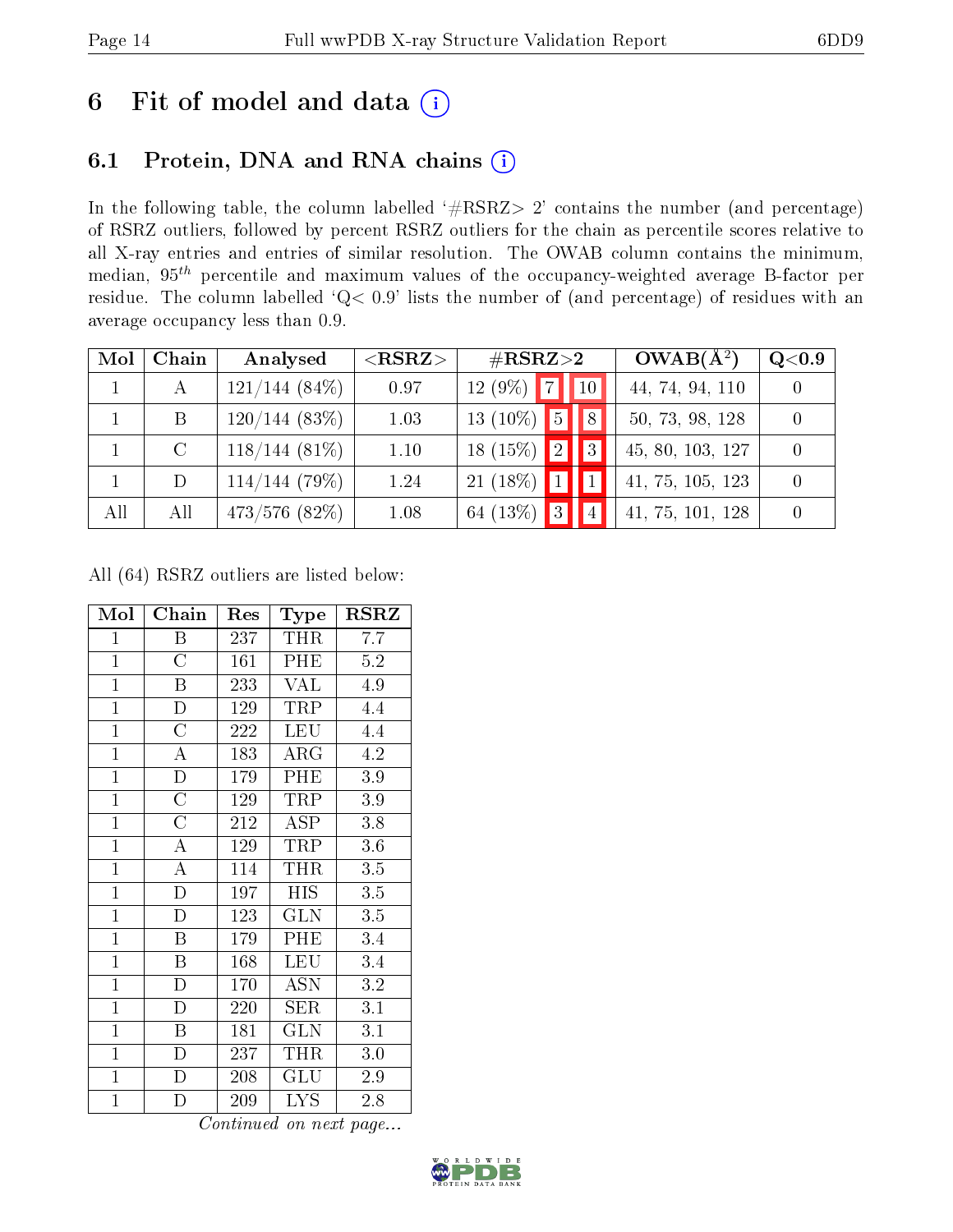| Mol            | Chain                   | Res              | Type                      | $\rm \bf{RSRZ}$  |
|----------------|-------------------------|------------------|---------------------------|------------------|
| $\mathbf{1}$   | $\overline{A}$          | 180              | $\overline{\text{GLN}}$   | 2.8              |
| $\mathbf{1}$   | D                       | 154              | TRP                       | $2.8\,$          |
| $\overline{1}$ | $\overline{A}$          | 207              | $\overline{\text{VAL}}$   | $\overline{2.8}$ |
| $\overline{1}$ | $\overline{A}$          | 136              | ILE                       | 2.8              |
| $\overline{1}$ | $\overline{A}$          | 161              | PHE                       | $\overline{2.7}$ |
| $\mathbf{1}$   | $\overline{\mathrm{B}}$ | 188              | $\overline{\text{GLN}}$   | 2.7              |
| $\overline{1}$ | $\overline{\text{C}}$   | 147              | PHE                       | 2.7              |
| $\overline{1}$ | $\overline{\rm C}$      | 171              | <b>LEU</b>                | $2.\overline{6}$ |
| $\overline{1}$ | $\overline{\mathrm{B}}$ | 184              | <b>ILE</b>                | $2.6\,$          |
| $\overline{1}$ | $\overline{\rm C}$      | 154              | <b>TRP</b>                | 2.6              |
| $\overline{1}$ | $\overline{\text{C}}$   | 214              | <b>LEU</b>                | 2.5              |
| $\overline{1}$ | $\overline{\mathrm{B}}$ | 163              | $\overline{\mathrm{GLU}}$ | $2.5\,$          |
| $\overline{1}$ | $\overline{\rm C}$      | 132              | $\overline{\text{GLN}}$   | 2.5              |
| $\overline{1}$ | $\overline{\rm D}$      | 200              | PHE                       | 2.4              |
| $\overline{1}$ | $\overline{\mathrm{B}}$ | 196              | <b>ILE</b>                | 2.4              |
| $\mathbf{1}$   | $\, {\bf B}$            | 183              | $\overline{\rm ARG}$      | $2.4\,$          |
| $\overline{1}$ | $\overline{A}$          | 133              | $\overline{\text{GLN}}$   | 2.4              |
| $\mathbf{1}$   | $\overline{\rm D}$      | $207\,$          | <b>VAL</b>                | 2.4              |
| $\overline{1}$ | $\bar{\rm D}$           | 195              | $\overline{\text{GLN}}$   | $\overline{2.3}$ |
| $\overline{1}$ | $\overline{C}$          | 207              | $\overline{\text{VAL}}$   | $\overline{2.3}$ |
| $\mathbf{1}$   | $\overline{A}$          | $222\,$          | LEU                       | $2.3\,$          |
| $\mathbf{1}$   | $\overline{\rm C}$      | 157              | <b>ASP</b>                | $\overline{2.3}$ |
| $\overline{1}$ | $\overline{\rm C}$      | 114              | <b>THR</b>                | 2.2              |
| $\overline{1}$ | $\overline{\rm D}$      | $\overline{151}$ | <b>LEU</b>                | $\overline{2.2}$ |
| $\overline{1}$ | $\overline{\rm C}$      | 139              | LEU                       | $2.2\,$          |
| $\overline{1}$ | $\overline{A}$          | 153              | <b>GLN</b>                | $2.2\,$          |
| $\overline{1}$ | $\overline{A}$          | 147              | PHE                       | $2\overline{.2}$ |
| $\overline{1}$ | B                       | 170              | <b>ASN</b>                | $\overline{2.2}$ |
| $\overline{1}$ | $\overline{\rm C}$      | 137              | $\overline{\text{GLN}}$   | $\overline{2.2}$ |
| $\mathbf 1$    | Β                       | 120              | ALA                       | 2.2              |
| $\mathbf{1}$   | $\mathcal C$            | 173              | $\rm{ARG}$                | 2.1              |
| $\mathbf{1}$   | $\overline{\rm C}$      | 172              | PHE                       | 2.1              |
| $\mathbf{1}$   | $\overline{\text{C}}$   | 192              | <b>ALA</b>                | 2.1              |
| $\mathbf{1}$   | $\overline{\rm C}$      | 127              | GLN                       | 2.1              |
| $\mathbf 1$    | A                       | 118              | PHE                       | 2.1              |
| $\mathbf 1$    | D                       | 161              | PHE                       | 2.1              |
| $\mathbf{1}$   | $\overline{D}$          | 132              | $\overline{\text{GLN}}$   | 2.1              |
| $\mathbf{1}$   | D                       | 201              | ILE                       | $2\overline{.1}$ |
| $\mathbf{1}$   | $\overline{\rm D}$      | 145              | $\overline{\text{GLN}}$   | $\overline{2.1}$ |
| $\mathbf{1}$   | Β                       | 197              | <b>HIS</b>                | 2.0              |
| $\mathbf{1}$   | $\overline{\rm D}$      | 171              | LEU                       | 2.0              |
| $\mathbf{1}$   | D                       | 185              | VAL                       | 2.0              |

Continued from previous page...